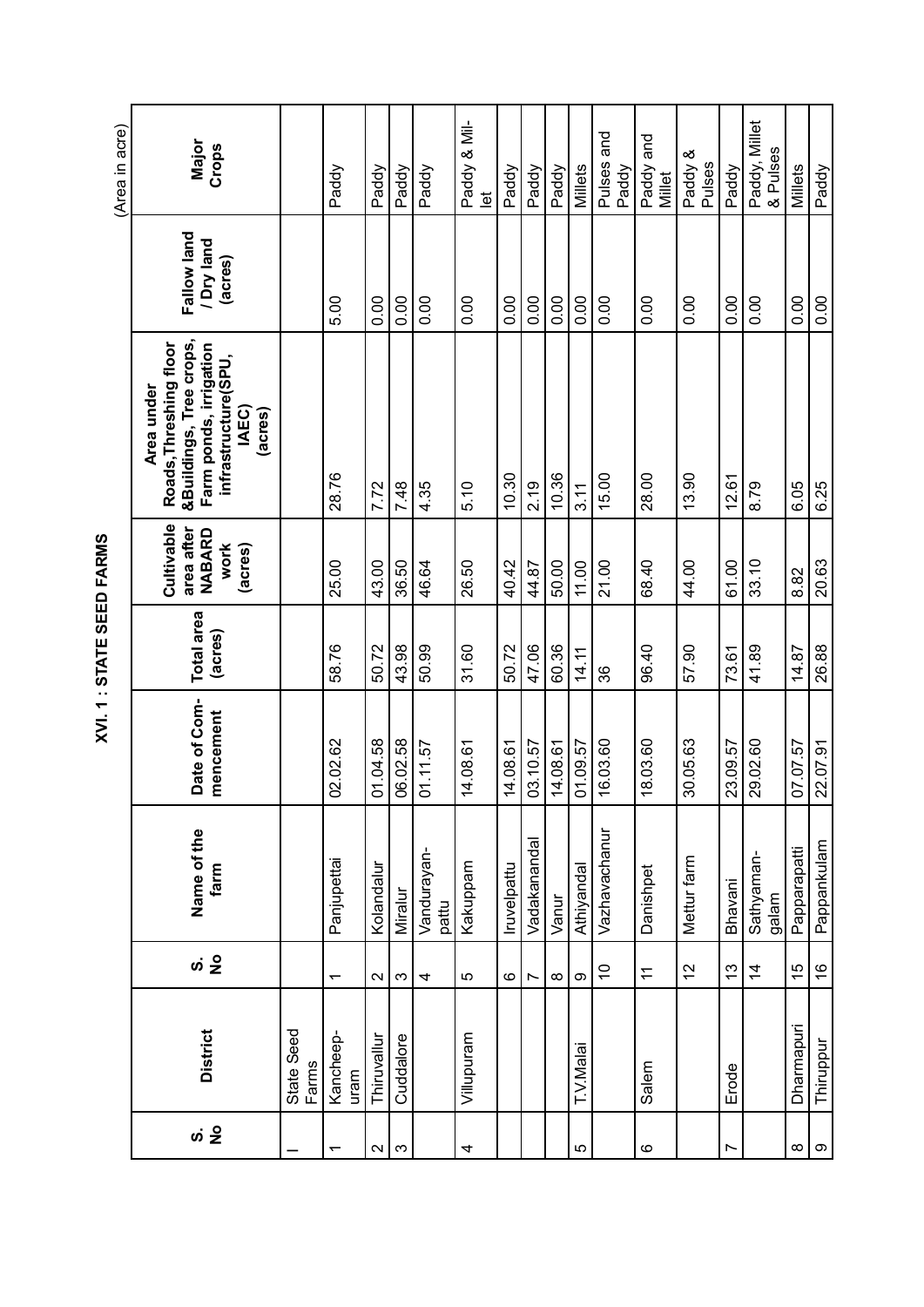| ひこせ ミャレモン | Major<br>Crops                                                                                                                       | Millet and<br>Oilseeds    | Paddy         | Paddy          | Paddy         | Paddy &<br>Pulses | Paddy &<br>Pulses | Paddy &<br>Pulses | Paddy           | Paddy &<br>pulses | $\frac{1}{\circ}$<br>Paddy &<br>seeds | Paddy &<br>pulses | Paddy       | Pulses and<br>oilseeds | Paddy &<br>Pulses | Millet and     |
|-----------|--------------------------------------------------------------------------------------------------------------------------------------|---------------------------|---------------|----------------|---------------|-------------------|-------------------|-------------------|-----------------|-------------------|---------------------------------------|-------------------|-------------|------------------------|-------------------|----------------|
|           | Fallow land<br>I Dry land<br>(acres)                                                                                                 | 119.40                    | 0.00          | 0.00           | 87.50         | 0.00              | 0.00              | 0.00              | 0.00            | 3.56              | 4.00                                  | 0.00              | 0.00        | 0.00                   | 0.00              | 0.00           |
|           | &Buildings, Tree crops,<br>Roads, Threshing floor<br>Farm ponds, irrigation<br>infrastructure(SPU,<br>Area under<br>IAEC)<br>(acres) | 339.55                    | 15.37         | 8.57           | 56.74         | 16.97             | 7.78              | 5.34              | 7.85            | 3.66              | 18.81                                 | 0.30              | 7.74        | 13.24                  | 7.56              | 9.57           |
|           | Cultivable<br>area after<br>NABARD<br>work<br>(acres)                                                                                | 143.00                    | 60.60         | 30.00          | 61.20         | 66.03             | 56.13             | 40.40             | 47.85           | 45.80             | 69.91                                 | 54.43             | 39.89       | 32.28                  | 40.30             | 42.50          |
|           | Total area<br>(acres)                                                                                                                | 601.95                    | 75.97         | 38.57          | 205.44        | 83                | 63.91             | 45.74             | 55.70           | 53.02             | 92.72                                 | 63.73             | 47.63       | 45.52                  | 47.86             | 52.07          |
|           | Date of Com-<br>mencement                                                                                                            | 29.08.67                  | 03.05.60      | 01.07.63       | 08.03.63      | 11.10.56          | 04.08.57          | 27.03.58          | 20.10.58        | 01.06.57          | 27.03.57                              | 05.10.56          | 21.06.61    | 06.11.63               | 29.05.63          | 15.07.57       |
|           | Name of the<br>farm                                                                                                                  | Annapannai                | Pudurpalayam  | Neikuppaipudur | Inungur       | Sakkottai         | Magamangalam      | Thirukadaiyur     | Keeranthi       | Kanchikudikadu    | Deevambalpat-<br>tinam                | Nedumbalam        | Moongilkudi | Vinayagapuram          | Keezhakudalur     | Devadanam      |
|           |                                                                                                                                      | 17                        | $\frac{8}{1}$ | စ္             | $\Omega$      | $\overline{2}$    | 22                | 23                | $\overline{24}$ | 25                | 26                                    | 27                | $28$        | 29                     | 30                | $\overline{3}$ |
|           | <b>District</b>                                                                                                                      | Pudukottai                | Trichy        |                | Karur         | Thanjavur         | Nagapattinam      |                   | Thiruvarur      |                   |                                       |                   |             | Madurai                | Theni             | Virudhunagar   |
|           |                                                                                                                                      | $\widetilde{\phantom{a}}$ | $\tilde{t}$   |                | $\frac{2}{3}$ | $\frac{3}{2}$     | $\overline{4}$    |                   | 15              |                   |                                       |                   |             | $\frac{6}{5}$          | $\overline{1}$    | $\frac{8}{1}$  |

XVI. 1 : STATE SEED FARMS **XVI. 1 : STATE SEED FARMS**

(Area in acre) (Area in acre)

r